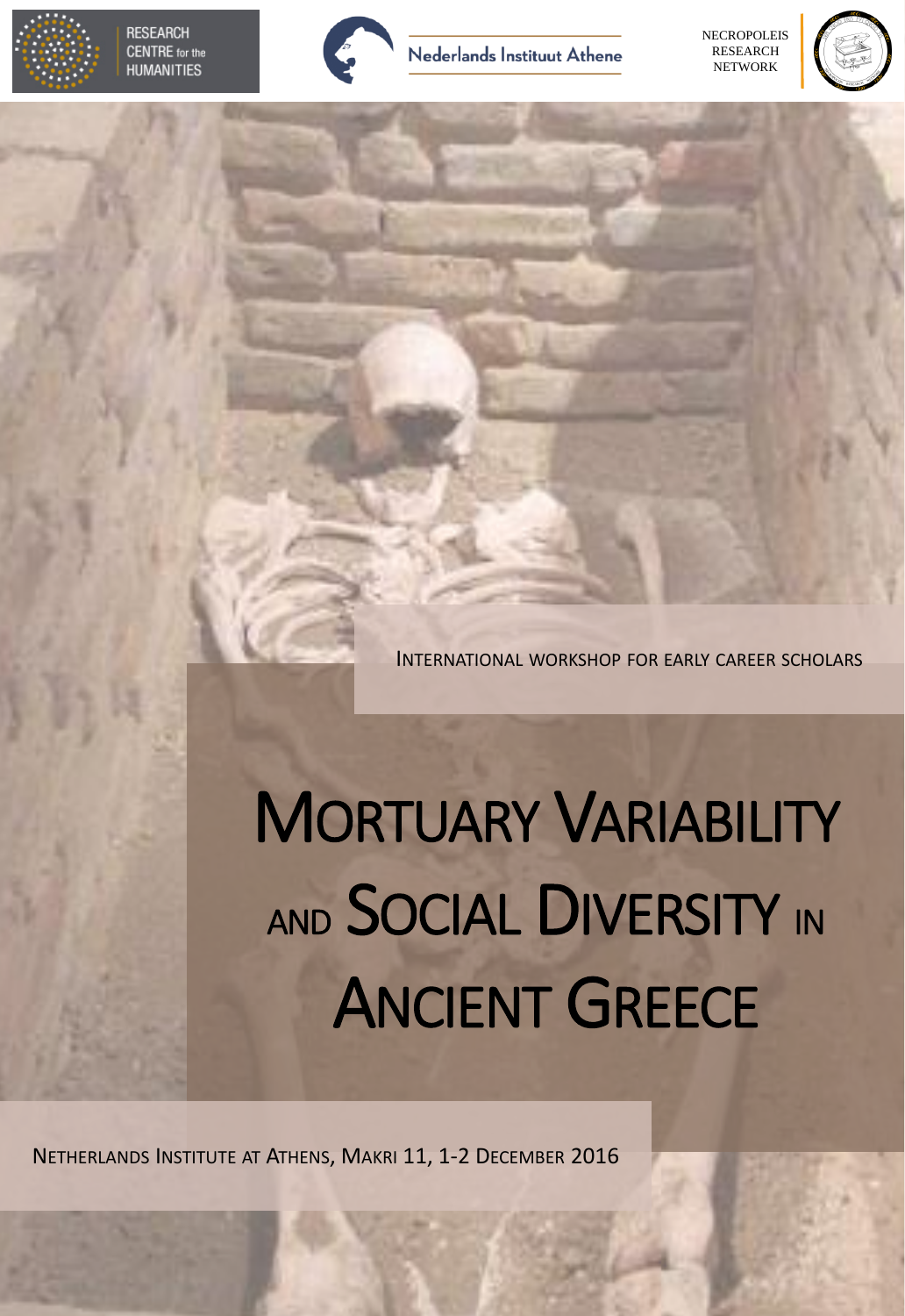



#### Aims of the Workshop:

Even though identity and social status may undergo major changes at the time of death, by studying funerary customs we can greatly gain in the understanding of a community's social structure, the distribution of wealth and property, and the degree of flexibility or divisiveness in the apportionment of power. With its great regional diversity and variety of community forms and networks, ancient Greece offers a unique context for exploring, through the burial evidence, how communities developed.

Attendance is free, but registration is advised since the lecture hall only holds 50 people. For more information and to register please contact the organizers Nikolas Dimakis ([nikdim26@yahoo.gr](mailto:nikdim26@yahoo.gr)) and Tamara Dijkstra [\(t.m.dijkstra@rug.nl\)](mailto:t.m.dijkstra@rug.nl).

This international workshop brings together early career scholars working on funerary customs in Greece of the Early Iron Age to the Late Roman periods. They present thematic and interdisciplinary ways of analysis (e.g. temporal, regional, intra- or inter-regional, local, structural) in which funerary contexts provide insights on individuals, social groups and communities. The workshop will address various themes, including whether the placement of the dead in the landscape is indicative of issues of territoriality, how the social role of particular groups of people (e.g. children, women, the elderly, elite or non-elite individuals) can be reconstructed from the way in which these roles are expressed or negotiated through the funerary context, and the impact that major historical phenomena (e.g. war, famine, urbanization, synoecism) may have had on the way individuals or specific groups of individuals treated their dead.



**MORTUARY VARIABILITY AND SOCIAL DIVERSITY IN ANCIENT GREECE** 

#### Organization:

The conference is organized by Dr. Nikolas Dimakis, within the frame of a postdoctoral fellowship by the Research Center for the Humanities (RCH, [www.rchumanities.gr\)](http://rchumanities.us10.list-manage.com/track/click?u=a3cb71490195cd889ddd18365&id=7555e02b33&e=1622d4de73) for 2016, in collaboration with Tamara Dijkstra (PhD Candidate, University of Groningen), the Netherlands Institute at Athens (NIA, [www.nia.gr\)](http://www.nia.gr/) and the Necropoleis Research Network.

#### Registration:

#### INTERNATIONAL WORKSHOP FOR EARLY CAREER SCHOLARS